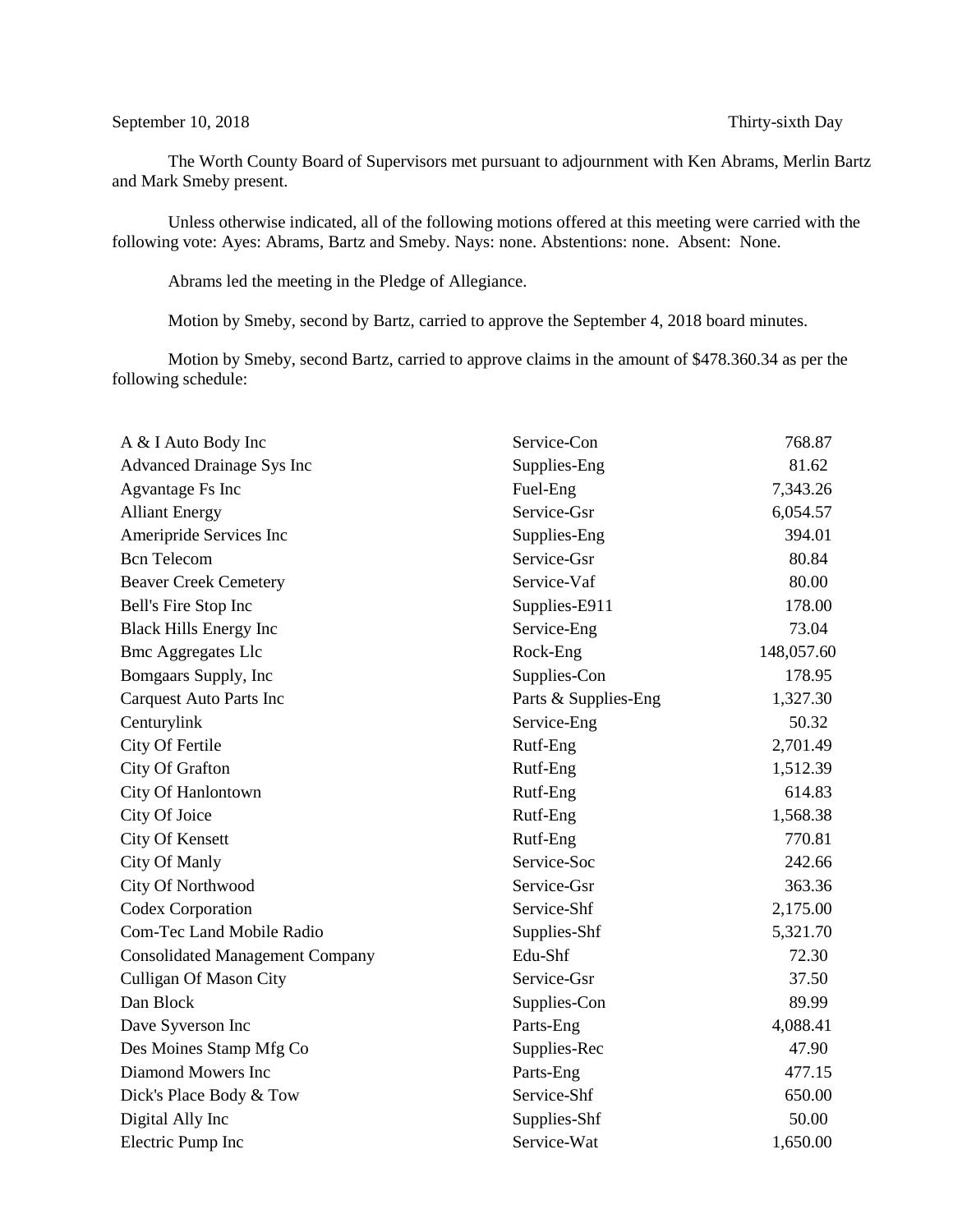| Falkstone Llc                      | Rock-Eng           | 14,055.62  |
|------------------------------------|--------------------|------------|
| Farmchem Corp                      | Supplies-Con       | 36.38      |
| <b>Fastenal Company</b>            | Supplies-Eng       | 54.14      |
| Forest City Ford, Inc              | Vehicle-Shf        | 22,103.48  |
| Greve Law Office                   | Rent & Payroll-Aty | 5,713.00   |
| Huber Supply Co Inc                | Supplies-Eng       | 157.73     |
| I35/105 Welcome Center Inc.        | Hm Tax-Ndp         | 6,409.97   |
| Ia Prison Industries               | Supplies-Eng       | 625.00     |
| Ia State Assn Of Assessors         | Edu-Asr            | 650.00     |
| Imwca                              | Wk Comp Prem 18-19 | 4,859.00   |
| Intoximeters, Inc.                 | Supplies-Shf       | 793.50     |
| Ip Pathways                        | Service-Dap        | 5,587.50   |
| Isac                               | Edu-Sup            | 240.00     |
| J & J Medical                      | Supplies-Shf       | 229.00     |
| Jacki Backhaus                     | Mileage & Edu-Aud  | 629.58     |
| Jacob Hanson                       | Mileage & Edu-Trs  | 274.14     |
| <b>James David Hanson</b>          | Reimb-Con          | 565.17     |
| Joel Rohne                         | Mileage-It/Gis     | 91.00      |
| <b>Johnson Vinyl Graphics</b>      | Service-Shf        | 45.00      |
| Kelly Hardware                     | Supplies-Gsr       | 251.23     |
| Kibble Equipment Llc               | Supplies-Eng       | 153.87     |
| <b>Knudtson Automotive Service</b> | Service-Shf        | 70.49      |
| L R Falk Const Co                  | Rock-Eng           | 3,799.94   |
| Lake Mills Motor Sports Inc        | Supplies-Con       | 8.99       |
| Lane Anderson                      | Service-Wwt        | 200.00     |
| Mail Services Llc                  | Service-Trs        | 280.37     |
| Marco Technologies Llc             | Service-Asr        | 258.38     |
| Mark Smeby                         | Mileage-Sup        | 182.50     |
| Mark's Tractor Inc                 | Service-Con        | 1,112.13   |
| Martin Marietta Materials Inc      | Rock-Eng           | 143,386.06 |
| Medline Industries Inc.            | Supplies-Phd       | 204.66     |
| <b>Merlin Bartz</b>                | Mileage-Sup        | 683.82     |
| Napa Auto Parts                    | Supplies-Eng       | 6.79       |
| Northwood Anchor Inc               | Service-Trs        | 387.00     |
| Northwood Electric Inc             | Service-Cap        | 278.83     |
| Northwood Sanitation Llc           | Service-Gsr        | 181.50     |
| Nuss Truck & Equipment Inc         | Parts-Eng          | 2,760.90   |
| Plunkett's Pest Control Inc        | Service-Shf        | 206.80     |
| <b>Purchase Power</b>              | Postage-Trs        | 4,062.77   |
| <b>Ram Systems</b>                 | Service-Phd        | 695.00     |
| Reinhart Food Service Llc          | Supplies-Shf       | 470.06     |
| <b>Rick Christeson</b>             | Reimb-Eng          | 35.00      |
| Sanofi Pasteur Inc                 | Supplies-Phd       | 1,725.57   |
| <b>Shell Rock Cemetery Assn</b>    | Service-Vaf        | 268.00     |
| Shred Right                        | Service-Phd        | 83.67      |
|                                    |                    |            |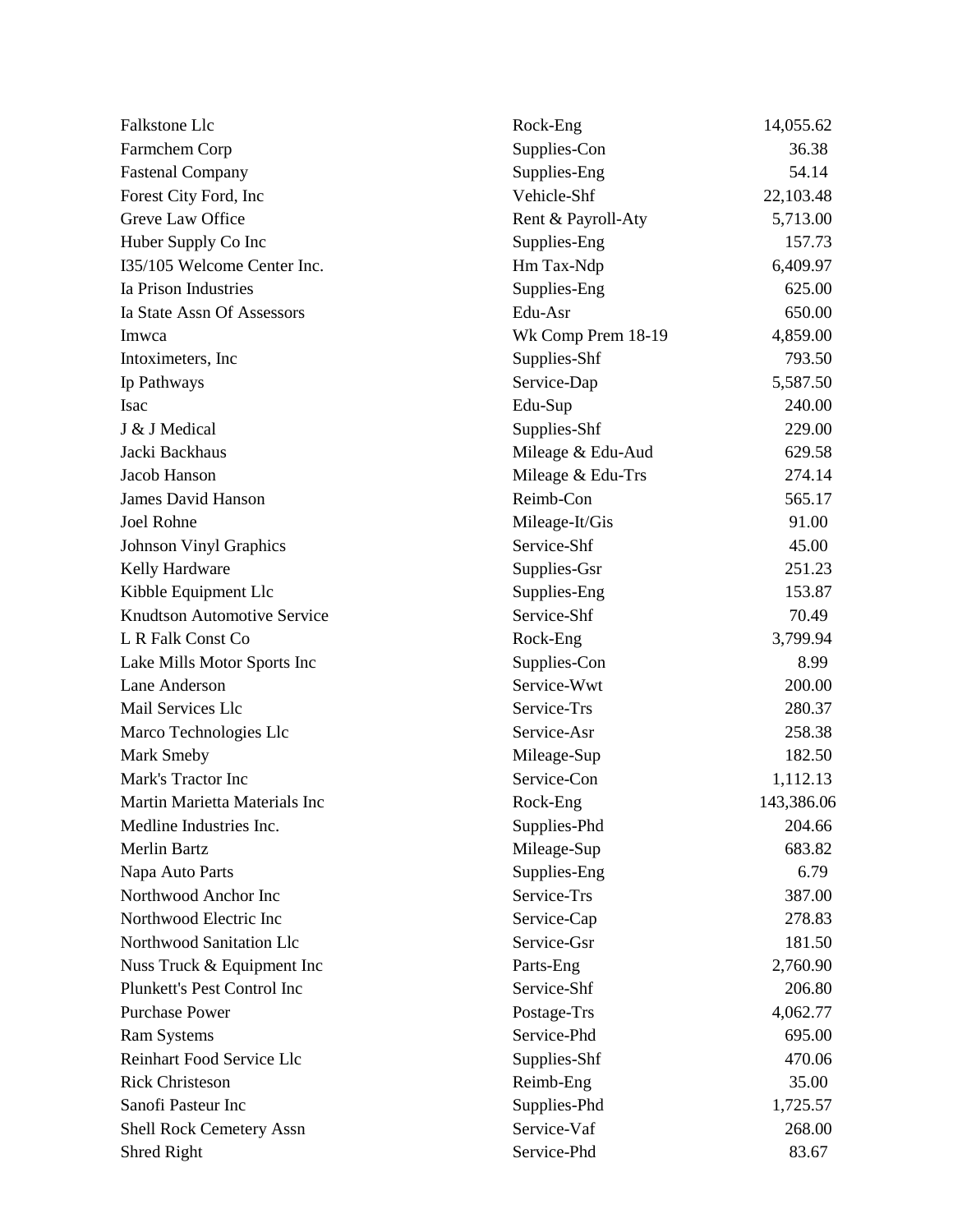| <b>Staples Credit Plan</b>    | Supplies             | 248.32     |
|-------------------------------|----------------------|------------|
| The Samuels Group Inc         | Service-Ndp          | 5,250.00   |
| Tyler Technologies Inc        | Fee-Dap              | 24,195.00  |
| Vanguard Appraisals Inc       | Service-Asr          | 594.00     |
| Veenstra & Kimm, Inc.         | Service-Wwt-Wat      | 4,858.34   |
| <b>Verizon Wireless</b>       | Service-Shf          | 1,394.17   |
| Visa                          | Service-It/Gis & Dap | 1,607.72   |
| Winnebago Coop Telephone Assn | Service-Gsr          | 2,397.22   |
| Winn-Worth Betco              | Hm Tax-Ndp           | 9,614.96   |
| Worth Co Historical Society   | Hm Tax-Ndp           | 6,409.97   |
| Worth Co Sheriff Petty Cash   | Postage-Shf          | 86.62      |
| Worth County Cons Foundation  | Supplies-Con         | 15.00      |
| Worth County Fair             | Hm Tax-Ndp           | 9,614.96   |
| Worth Lumber Co.              | Supplies-Con         | 14.04      |
| Ziegler Inc                   | Parts-Eng            | 84.23      |
|                               | <b>Grand Total</b>   | 478,360.34 |

Motion by Bartz, second by Smeby, carried to acknowledge county receipt of manure management plan annual update from Johnson South by Michael Johnson for facility #67913 located in Section 13 of Mount Valley Township, Winnebago County.

Motion by Smeby, second by Bartz, carried to make the following additions to the auditor's chart of accounts:

| Account                | Name                                                  | <b>Status</b> | Type      |
|------------------------|-------------------------------------------------------|---------------|-----------|
| 0010-60-4075-000-41400 | <b>JUDICIAL ADVOCATE - TELEPHONE</b>                  | Active        | Expense   |
| 0043-10100             | <b>CLAIM ON CASH - Reserve Deputies</b>               | Active        | Asset     |
| 0043-11100             | <b>DELINQUENT PROPERTY TAXES</b><br><b>RECEIVABLE</b> | Active        | Asset     |
| 0043-12100             | PROPERTY TAX RECEIVABLE                               | Active        | Asset     |
| 0043-12600             | <b>ACCOUNTS RECEIVABLE</b>                            | Active        | Asset     |
| 0043-12700             | <b>ACCRUED INTEREST RECEIVABLE</b>                    | Active        | Asset     |
| 0043-13200             | DUE FROM OTHER FUNDS                                  | Active        | Asset     |
| 0043-13300             | DUE FROM OTHER GOVERNMENTS                            | Active        | Asset     |
| 0043-25900             | UNRESERVED FUND BALANCE                               | Active        | Equity    |
| 0043-05-1000-000-42200 | EDUCATION & TRAINING SERVICES                         | Active        | Expense   |
| 0043-05-1000-000-63821 | OTHER-CAPITAL OUTLAY                                  | Active        | Expense   |
| 0043-05-1000-000-63874 | OTHER-WEAPONS & SUPPLIES                              | Active        | Expense   |
| 0043-20200             | <b>ACCOUNTS PAYABLE</b>                               | Active        | Liability |
| 0043-20300             | <b>CONTRACTS PAYABLE</b>                              | Active        | Liability |
| 0043-20600             | <b>TRUST PAYABLE</b>                                  | Active        | Liability |
| 0043-20700             | <b>DEFERRED REVENUE</b>                               | Active        | Liability |
| 0043-20800             | DUE TO OTHER FUNDS                                    | Active        | Liability |
| 0043-20900             | DUE TO OTHER GOVERNMENTS                              | Active        | Liability |